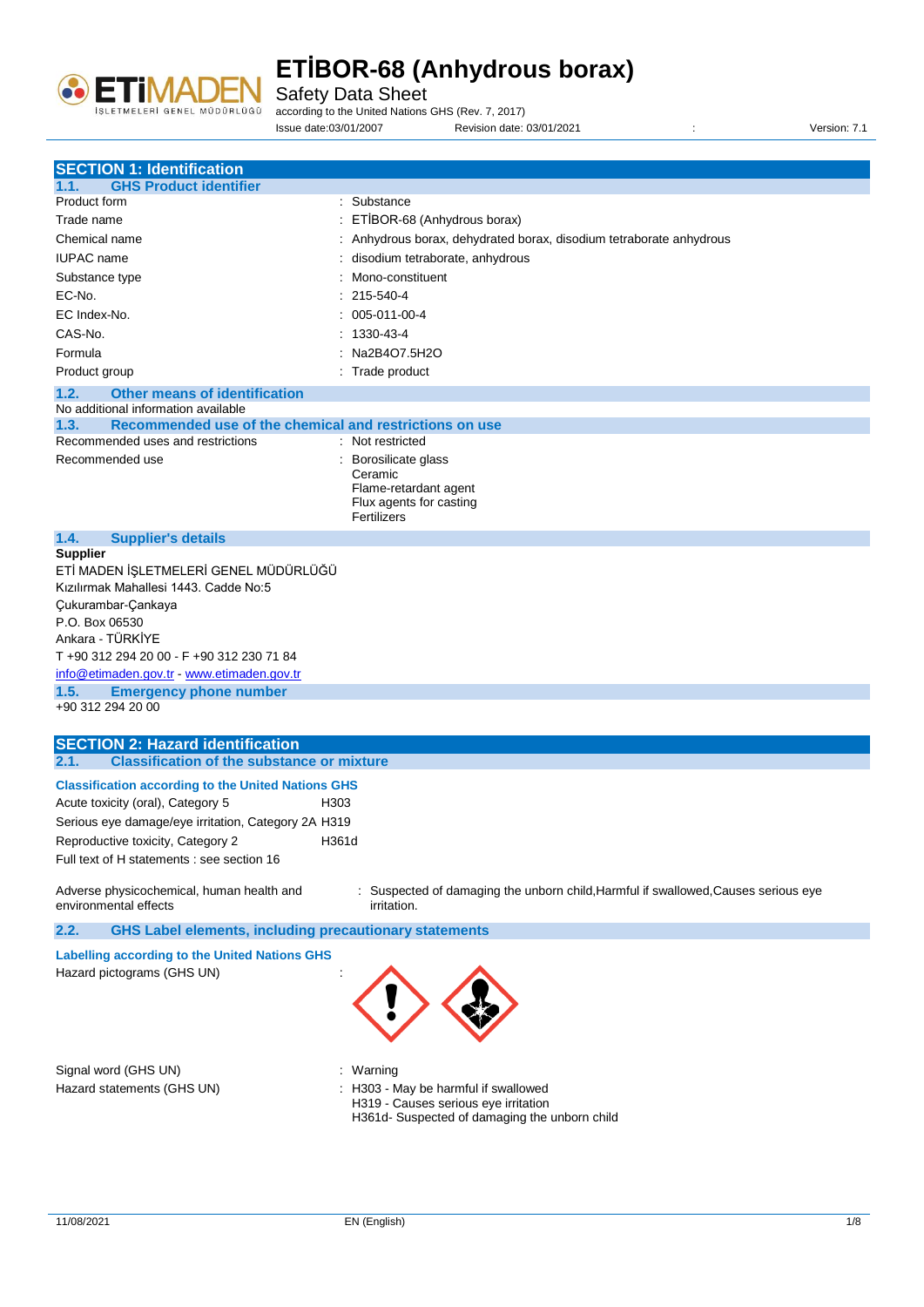### Safety Data Sheet

according to the United Nations GHS (Rev. 7, 2017)

| Precautionary statements (GHS UN)                           | : P201 - Obtain special instructions before use.<br>P202 - Do not handle until all safety precautions have been read and understood.<br>P264 - Wash  thoroughly after handling.<br>P280 - Wear protective gloves/protective clothing/eye protection/face protection/hearing<br>protection/<br>P312 - Call a POISON CENTER/doctor/ if you feel unwell.<br>P305+P351+P338 - IF IN EYES: Rinse cautiously with water for several minutes. Remove<br>contact lenses, if present and easy to do. Continue rinsing.<br>P308+P313 - IF exposed or concerned: Get medical advice/attention.<br>P337+P313 - If eye irritation persists: Get medical advice/attention.<br>P405 - Store locked up. |
|-------------------------------------------------------------|-----------------------------------------------------------------------------------------------------------------------------------------------------------------------------------------------------------------------------------------------------------------------------------------------------------------------------------------------------------------------------------------------------------------------------------------------------------------------------------------------------------------------------------------------------------------------------------------------------------------------------------------------------------------------------------------|
| 2.3.<br>Other hazards which do not result in classification |                                                                                                                                                                                                                                                                                                                                                                                                                                                                                                                                                                                                                                                                                         |
|                                                             | : Dispose of contents/container to hazardous or special waste collection point, in accordance                                                                                                                                                                                                                                                                                                                                                                                                                                                                                                                                                                                           |
| Other hazards not contributing to the                       |                                                                                                                                                                                                                                                                                                                                                                                                                                                                                                                                                                                                                                                                                         |

classification

with local, regional, national and/or international regulation. **SECTION 3: Composition/information on ingredients**

| <b>SECTION 3. COMPOSITION/MOTIFICATOR ON MIGHTS</b>                                              |                                                     |                                                                   |               |                                                                   |
|--------------------------------------------------------------------------------------------------|-----------------------------------------------------|-------------------------------------------------------------------|---------------|-------------------------------------------------------------------|
| <b>Substances</b><br>3.1.                                                                        |                                                     |                                                                   |               |                                                                   |
| Substance type<br>IUPAC name<br>Chemical name<br>Substance identification codes: See section 1.1 | Mono-constituent<br>disodium tetraborate, anhydrous | Anhydrous borax, dehydrated borax, disodium tetraborate anhydrous |               |                                                                   |
| <b>Name</b>                                                                                      | <b>Product identifier</b>                           |                                                                   | $\frac{9}{6}$ | <b>Classification according to</b><br>the United Nations GHS      |
| Disodium tetraborate anyhdrous<br>(Main constituent)                                             | (CAS-No.) 1330-43-4                                 |                                                                   | $\geq 99.9$   | Acute Tox. 5 (Oral), H303<br>Eye Irrit. 2A, H319<br>Repr. 2, H361 |

#### Full text of H-statements: see section 16

### **3.2. Mixtures**

Not applicable

| <b>SECTION 4: First-aid measures</b>                       |                                                                                                                                                                                     |
|------------------------------------------------------------|-------------------------------------------------------------------------------------------------------------------------------------------------------------------------------------|
| <b>Description of necessary first-aid measures</b><br>4.1. |                                                                                                                                                                                     |
| First-aid measures general                                 | : IF exposed or concerned: Get medical advice/attention. Call a poison center or a doctor if you<br>feel unwell.                                                                    |
| First-aid measures after inhalation                        | : Remove person to fresh air and keep comfortable for breathing.                                                                                                                    |
| First-aid measures after skin contact                      | : Wash skin with plenty of water.                                                                                                                                                   |
| First-aid measures after eye contact                       | : Rinse cautiously with water for several minutes. Remove contact lenses, if present and easy<br>to do. Continue rinsing. If eye irritation persists: Get medical advice/attention. |
| First-aid measures after ingestion                         | : Rinse mouth. Call a poison center or a doctor if you feel unwell.                                                                                                                 |
| Most important symptoms/effects, acute and delayed<br>4.2. |                                                                                                                                                                                     |
| Symptoms/effects after eye contact                         | : Eve irritation.                                                                                                                                                                   |
| 4.3.                                                       | Indication of immediate medical attention and special treatment needed, if necessary                                                                                                |
| Treat symptomatically.                                     |                                                                                                                                                                                     |

|      | <b>SECTION 5: Fire-fighting measures</b>                                        |                                                                                                                                             |
|------|---------------------------------------------------------------------------------|---------------------------------------------------------------------------------------------------------------------------------------------|
|      | 5.1. Suitable extinguishing media                                               |                                                                                                                                             |
|      | Suitable extinguishing media                                                    | : Water spray. Dry powder. Foam.                                                                                                            |
| 5.2. | Specific hazards arising from the chemical                                      |                                                                                                                                             |
|      | Hazardous decomposition products in case of fire : Toxic fumes may be released. |                                                                                                                                             |
| 5.3. | Special protective actions for fire-fighters                                    |                                                                                                                                             |
|      | Protection during firefighting                                                  | : Do not attempt to take action without suitable protective equipment. Self-contained breathing<br>apparatus. Complete protective clothing. |

|        | <b>SECTION 6: Accidental release measures</b>                       |                                                                                                                                                                |  |  |
|--------|---------------------------------------------------------------------|----------------------------------------------------------------------------------------------------------------------------------------------------------------|--|--|
| 6.1.   | Personal precautions, protective equipment and emergency procedures |                                                                                                                                                                |  |  |
| 6.1.1. | For non-emergency personnel<br>Emergency procedures                 | : Ventilate spillage area. Avoid contact with skin and eyes.                                                                                                   |  |  |
| 6.1.2. | For emergency responders<br>Protective equipment                    | : Do not attempt to take action without suitable protective equipment. For further information<br>refer to section 8: "Exposure controls/personal protection". |  |  |
| 6.2.   | <b>Environmental precautions</b>                                    |                                                                                                                                                                |  |  |
|        | Avoid release to the environment.                                   |                                                                                                                                                                |  |  |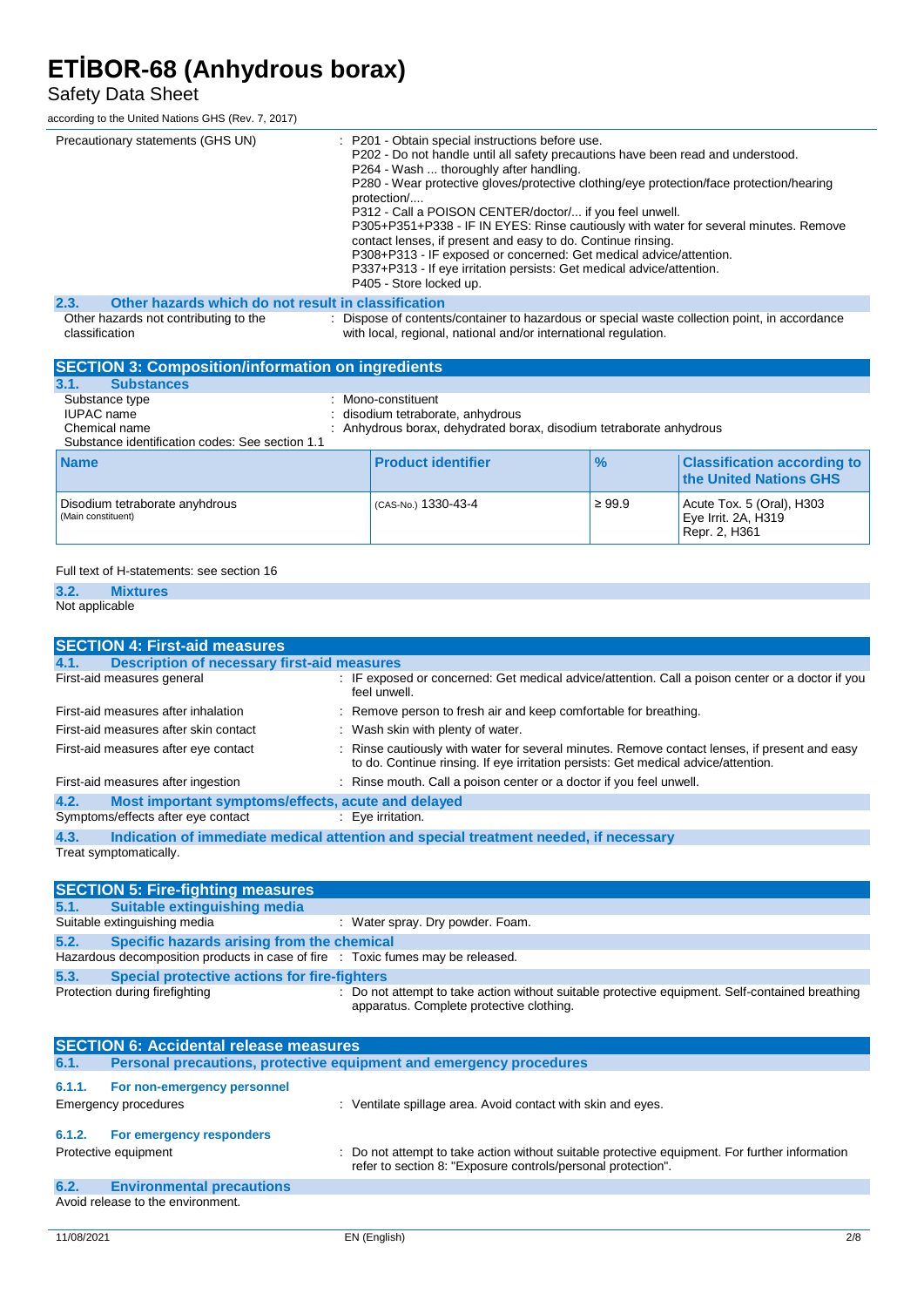Safety Data Sheet

according to the United Nations GHS (Rev. 7, 2017)

| Methods and materials for containment and cleaning up<br>6.3. |                                                                                                                                                                                                                                              |
|---------------------------------------------------------------|----------------------------------------------------------------------------------------------------------------------------------------------------------------------------------------------------------------------------------------------|
| Methods for cleaning up                                       | : Mechanically recover the product. Notify authorities if product enters sewers or public waters.                                                                                                                                            |
| Other information                                             | : Dispose of materials or solid residues at an authorized site.                                                                                                                                                                              |
|                                                               |                                                                                                                                                                                                                                              |
| <b>SECTION 7: Handling and storage</b>                        |                                                                                                                                                                                                                                              |
| <b>Precautions for safe handling</b><br>7.1.                  |                                                                                                                                                                                                                                              |
| Precautions for safe handling                                 | : Ensure good ventilation of the work station. Obtain special instructions before use. Do not<br>handle until all safety precautions have been read and understood. Wear personal protective<br>equipment. Avoid contact with skin and eyes. |

|                  |  |  |          | below that the contract with sith and byco. |                                                                                            |
|------------------|--|--|----------|---------------------------------------------|--------------------------------------------------------------------------------------------|
| Hygiene measures |  |  | product. |                                             | : Do not eat, drink or smoke when using this product. Always wash hands after handling the |
|                  |  |  |          |                                             |                                                                                            |

**7.2. Conditions for safe storage, including any incompatibilities** : Store locked up. Store in a well-ventilated place. Keep cool.

| <b>SECTION 8: Exposure controls/personal protection</b> |                                                                             |  |  |  |
|---------------------------------------------------------|-----------------------------------------------------------------------------|--|--|--|
| <b>Control parameters</b><br>8.1.                       |                                                                             |  |  |  |
| ETİBOR-68 (Anhydrous borax) (1330-43-4)                 |                                                                             |  |  |  |
| <b>DNEL/DMEL (Workers)</b>                              |                                                                             |  |  |  |
| Long-term - systemic effects, dermal                    | 316.4 mg/kg bodyweight/day                                                  |  |  |  |
| Long-term - systemic effects, inhalation                | $6.7$ mg/m <sup>3</sup>                                                     |  |  |  |
| <b>DNEL/DMEL (General population)</b>                   |                                                                             |  |  |  |
| Acute - systemic effects, oral                          | 0.79 mg/kg bodyweight/day                                                   |  |  |  |
| Long-term - systemic effects, oral                      | 0.79 mg/kg bodyweight/day                                                   |  |  |  |
| Long-term - systemic effects, inhalation                | $3.4$ mg/m <sup>3</sup>                                                     |  |  |  |
| Long-term - systemic effects, dermal                    | 159.5 mg/kg bodyweight/day                                                  |  |  |  |
| <b>PNEC (Water)</b>                                     |                                                                             |  |  |  |
| PNEC aqua (freshwater)                                  | $2.9$ mg/l                                                                  |  |  |  |
| PNEC aqua (marine water)                                | $2.9$ mg/l                                                                  |  |  |  |
| PNEC aqua (intermittent, freshwater)                    | 13.7 mg/l                                                                   |  |  |  |
| <b>PNEC (Soil)</b>                                      |                                                                             |  |  |  |
| PNEC soil                                               | 5.7 mg/kg dwt                                                               |  |  |  |
| <b>PNEC (STP)</b>                                       |                                                                             |  |  |  |
| PNEC sewage treatment plant                             | $10$ mg/l                                                                   |  |  |  |
| 8.2.<br><b>Appropriate engineering controls</b>         |                                                                             |  |  |  |
| Appropriate engineering controls                        | : Ensure good ventilation of the work station.                              |  |  |  |
| Environmental exposure controls                         | : Avoid release to the environment.                                         |  |  |  |
| 8.3.                                                    | Individual protection measures, such as personal protective equipment (PPE) |  |  |  |
| Hand protection                                         | : Protective gloves                                                         |  |  |  |
| Eye protection                                          | : Safety glasses                                                            |  |  |  |
| Skin and body protection                                | : Wear suitable protective clothing                                         |  |  |  |
| Respiratory protection                                  | [In case of inadequate ventilation] wear respiratory protection.            |  |  |  |
| Personal protective equipment symbol(s)                 |                                                                             |  |  |  |



**8.4. Exposure limit values for the other components** No additional information available

|                | <b>SECTION 9: Physical and chemical properties</b> |  |
|----------------|----------------------------------------------------|--|
| 9.1.           | <b>Basic physical and chemical properties</b>      |  |
| Physical state | Solid                                              |  |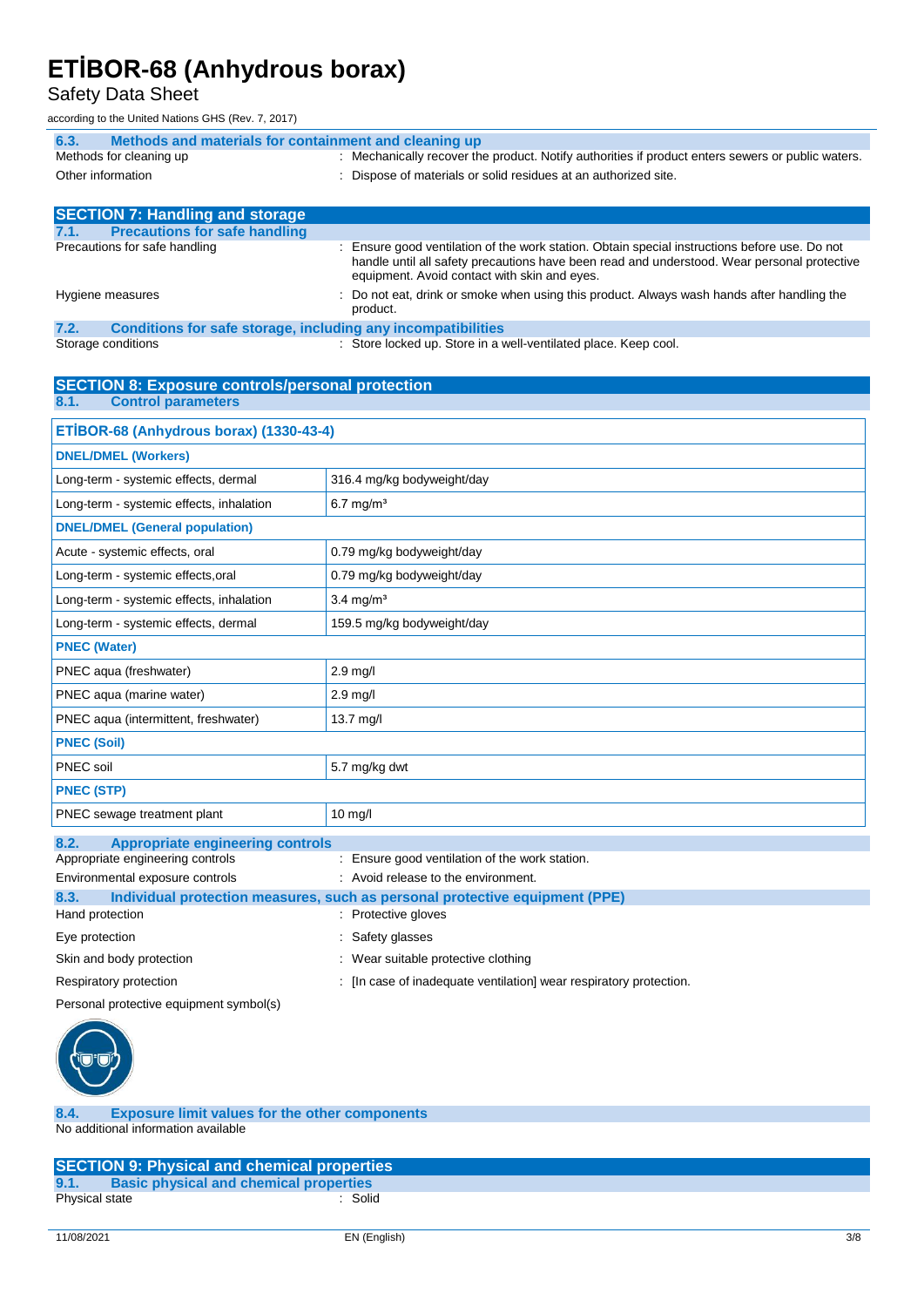Safety Data Sheet

according to the United Nations GHS (Rev. 7, 2017)

| scording to the United Nations Only (Nev. 1, 2011) |                                                                     |
|----------------------------------------------------|---------------------------------------------------------------------|
| Molecular mass                                     | : 201.22 g/mol                                                      |
| Colour                                             | white.                                                              |
| Odour                                              | odourless.                                                          |
| Odour threshold                                    | $\cdot$ N.A                                                         |
| Relative evaporation rate (butylacetate=1)         | : No data available                                                 |
| Melting point                                      | : 741 °C                                                            |
| Freezing point                                     | : Not applicable                                                    |
| Boiling point                                      | : 1575 °C                                                           |
| Flammability (solid, gas)                          | : N.A                                                               |
| <b>Explosive limits</b>                            | : Not applicable                                                    |
| Lower explosive limit (LEL)                        | : Not applicable                                                    |
| Upper explosive limit (UEL)                        | Not applicable                                                      |
| Flash point                                        | Non flammable                                                       |
| Auto-ignition temperature                          | : N.A.                                                              |
| Decomposition temperature                          | No data available                                                   |
| pН                                                 | 9 @ 20 C                                                            |
| pH solution                                        | $: 1\%$                                                             |
| Viscosity, kinematic (calculated value) (40 °C)    | : No data available                                                 |
| Partition coefficient n-octanol/water (Log Pow)    | No data available                                                   |
| Partition coefficient n-octanol/water (Log Kow)    | : Not available                                                     |
| Vapour pressure                                    | Negligible @20 C                                                    |
| Vapour pressure at 50 °C                           | Not available                                                       |
| Density                                            | Not available                                                       |
| Relative density                                   | 2.367 @ 20 C                                                        |
| Relative vapour density at 20 °C                   | No data available                                                   |
| Solubility                                         | Water: 2.7 % @20 C; 35.37 % @100 C                                  |
| Viscosity, dynamic                                 | No data available                                                   |
| Particle size                                      | Not available                                                       |
| Particle size distribution                         | Not available                                                       |
| Particle shape                                     | Not available                                                       |
| Particle aspect ratio                              | Not available                                                       |
| Particle specific surface area                     | : Not available                                                     |
| 9.2.                                               | Data relevant with regard to physical hazard classes (supplemental) |

No additional information available

| <b>SECTION 10: Stability and reactivity</b>                                                          |
|------------------------------------------------------------------------------------------------------|
| <b>Reactivity</b><br>10.1.                                                                           |
| The product is non-reactive under normal conditions of use, storage and transport.                   |
| <b>Chemical stability</b><br>10.2.                                                                   |
| Stable under normal conditions.                                                                      |
| <b>Possibility of hazardous reactions</b><br>10.3.                                                   |
| No dangerous reactions known under normal conditions of use.                                         |
| <b>Conditions to avoid</b><br>10.4.                                                                  |
| None under recommended storage and handling conditions (see section 7).                              |
| Incompatible materials<br>10.5.                                                                      |
| No additional information available                                                                  |
| <b>Hazardous decomposition products</b><br>10.6.                                                     |
| Under normal conditions of storage and use, hazardous decomposition products should not be produced. |
|                                                                                                      |
| <b>SECTION 11: Toxicological information</b>                                                         |
| Information on toxicological effects<br>11.1.                                                        |

Acute toxicity (oral) : May be harmful if swallowed.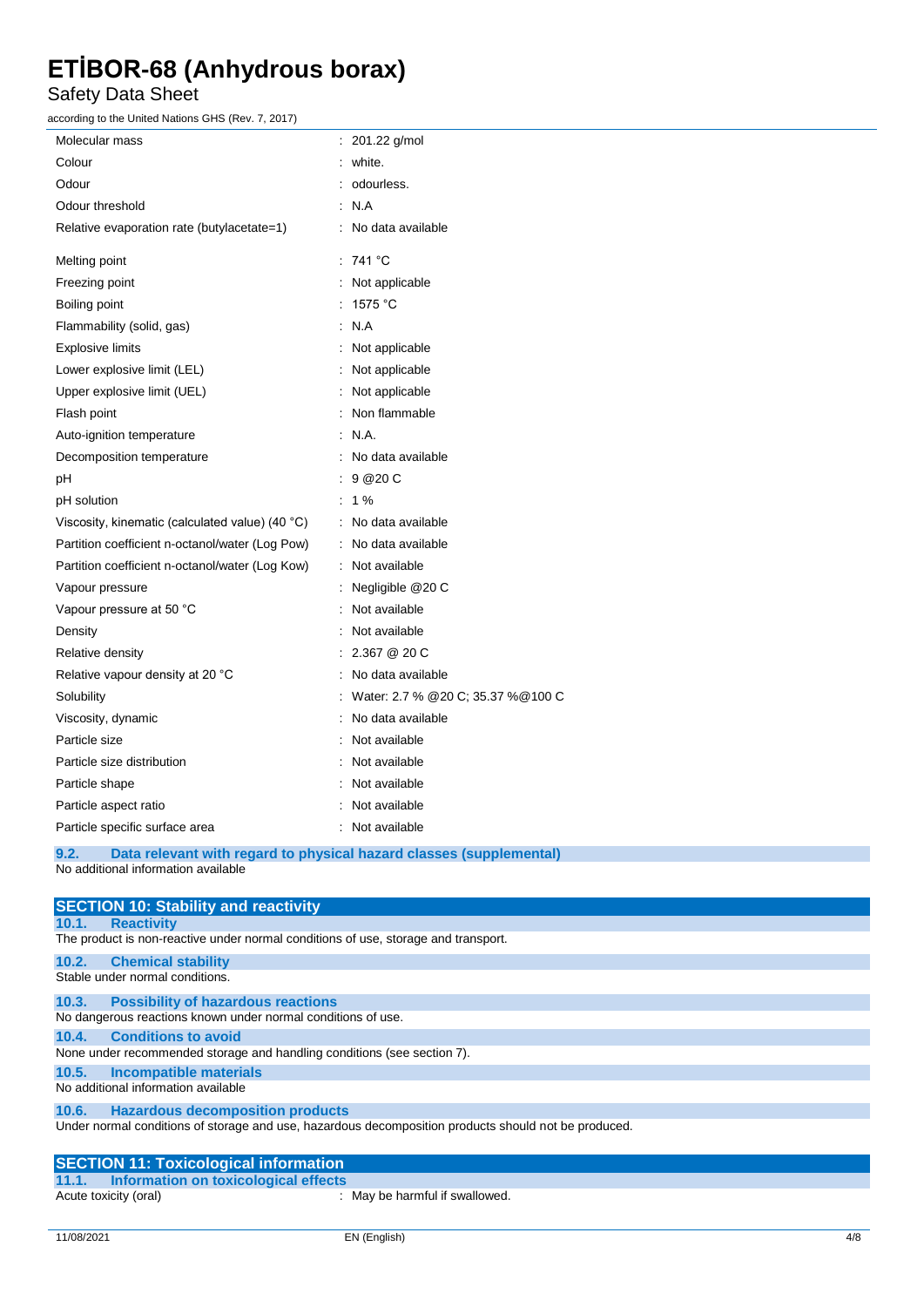#### Safety Data Sheet

according to the United Nations GHS (Rev. 7, 2017)

| Acute toxicity (dermal)                 | : Not classified                                                             |  |
|-----------------------------------------|------------------------------------------------------------------------------|--|
| Acute toxicity (inhalation)             | : Not classified                                                             |  |
| ETİBOR-68 (Anhydrous borax) (1330-43-4) |                                                                              |  |
| LD50 dermal rabbit                      | > 2000 mg/kg bodyweight Animal: rabbit, Guideline: other: FIFRA (40 CFR 163) |  |
|                                         |                                                                              |  |
| Skin corrosion/irritation               | : Not classified<br>pH: 9 @20 C                                              |  |
| Serious eye damage/irritation           | : Causes serious eye irritation.                                             |  |
| Respiratory or skin sensitisation       | pH: 9 @20 C<br>: Not classified                                              |  |
| Germ cell mutagenicity                  | : Not classified                                                             |  |
| Carcinogenicity                         | : Not classified                                                             |  |
| Reproductive toxicity                   | Suspected of damaging fertility or the unborn child.                         |  |
| STOT-single exposure                    | : Not classified                                                             |  |
| STOT-repeated exposure                  | : Not classified                                                             |  |
| Aspiration hazard                       | : Not classified                                                             |  |
| ETİBOR-68 (Anhydrous borax) (1330-43-4) |                                                                              |  |
| Viscosity, kinematic                    | No data available                                                            |  |

| <b>SECTION 12: Ecological information</b>                                                                                                                                           |                                                                                                                            |  |
|-------------------------------------------------------------------------------------------------------------------------------------------------------------------------------------|----------------------------------------------------------------------------------------------------------------------------|--|
| <b>Toxicity</b><br>12.1.                                                                                                                                                            |                                                                                                                            |  |
| Ecology - general                                                                                                                                                                   | : The product is not considered harmful to aquatic organisms nor to cause long-term adverse<br>effects in the environment. |  |
| Hazardous to the aquatic environment, short-term : Not classified<br>(acute)                                                                                                        |                                                                                                                            |  |
| Hazardous to the aquatic environment, long-term<br>(chronic)                                                                                                                        | : Not classified                                                                                                           |  |
| ETİBOR-68 (Anhydrous borax) (1330-43-4)                                                                                                                                             |                                                                                                                            |  |
| LC50 - Fish [1]                                                                                                                                                                     | 74 mg/l Test organisms (species): Limanda limanda                                                                          |  |
| LC50 - Fish [2]                                                                                                                                                                     | 79.7 mg/l Test organisms (species): Pimephales promelas                                                                    |  |
| EC50 72h - Algae [1]                                                                                                                                                                | 66 mg/l Test organisms (species): Phaeodactylum tricornutum                                                                |  |
| EC50 72h - Algae [2]                                                                                                                                                                | 54 mg/l Test organisms (species): Phaeodactylum tricornutum                                                                |  |
| NOEC chronic fish                                                                                                                                                                   | 6.4 mg/l Test organisms (species): Danio rerio (previous name: Brachydanio rerio) Duration: '34<br>ď                       |  |
| <b>Persistence and degradability</b><br>12.2.                                                                                                                                       |                                                                                                                            |  |
| ETİBOR-68 (Anhydrous borax) (1330-43-4)                                                                                                                                             |                                                                                                                            |  |
| Persistence and degradability<br>Boron is naturally occurring and ubiquitous in the environment. Disodium tetraborate anhydrous<br>decomposes in the environment to natural borate. |                                                                                                                            |  |
| <b>Bioaccumulative potential</b><br>12.3.                                                                                                                                           |                                                                                                                            |  |
| ETİBOR-68 (Anhydrous borax) (1330-43-4)                                                                                                                                             |                                                                                                                            |  |
| Partition coefficient n-octanol/water (Log Kow)                                                                                                                                     | No data available                                                                                                          |  |
| Bioaccumulative potential                                                                                                                                                           | Not bioaccumulative.                                                                                                       |  |
|                                                                                                                                                                                     |                                                                                                                            |  |
| <b>Mobility in soil</b><br>12.4.                                                                                                                                                    |                                                                                                                            |  |
| ETİBOR-68 (Anhydrous borax) (1330-43-4)                                                                                                                                             |                                                                                                                            |  |
| Mobility in soil                                                                                                                                                                    | The product is soluble in water and is leachable through normal soil.                                                      |  |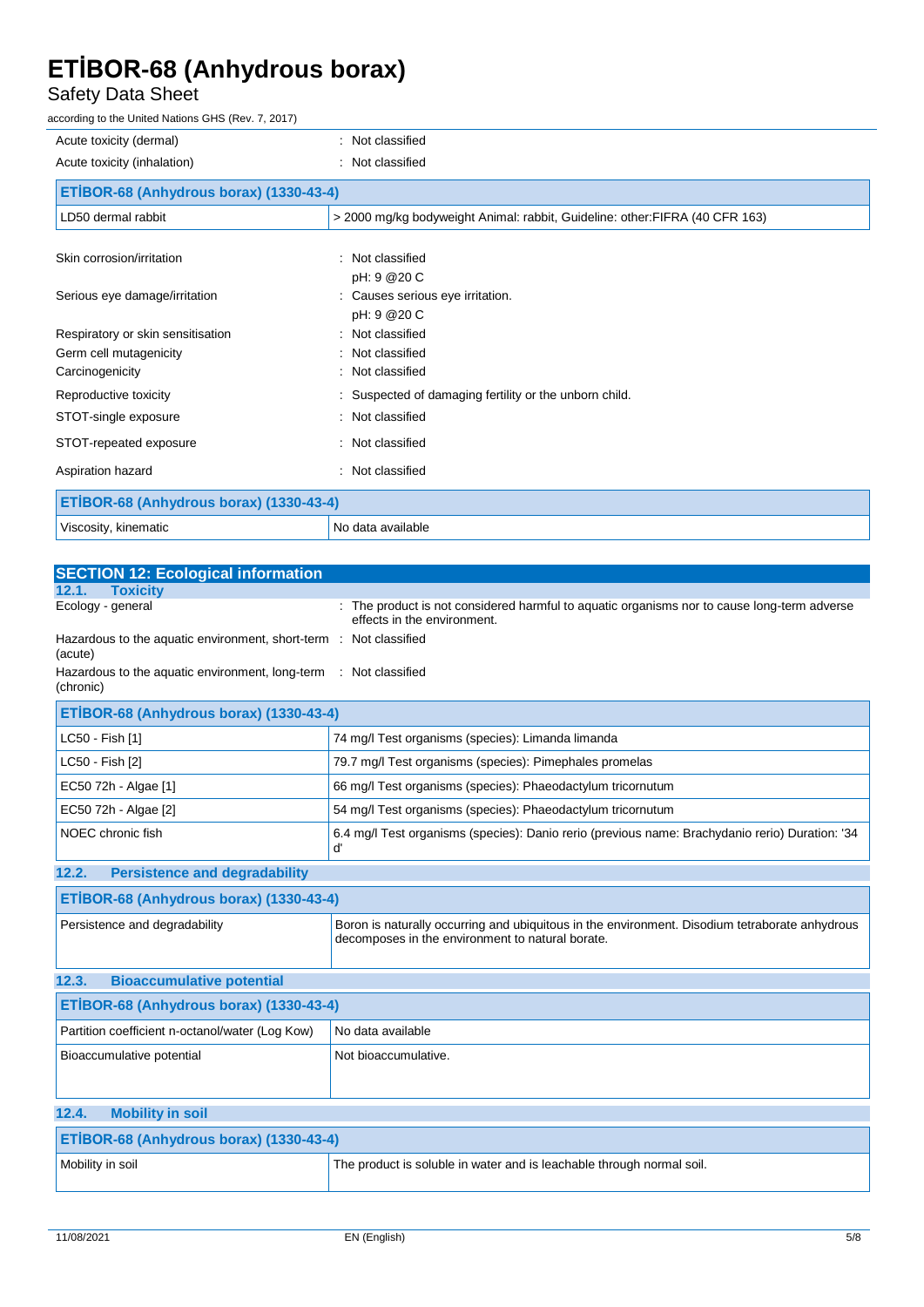Safety Data Sheet

according to the United Nations GHS (Rev. 7, 2017)

| 12.5.<br>Other adverse effects |                                     |
|--------------------------------|-------------------------------------|
| Ozone                          | Not classified                      |
| Other adverse effects          | No additional information available |

| SECTION 13: Disposal considerations |                                                                                             |
|-------------------------------------|---------------------------------------------------------------------------------------------|
| 13.1. Disposal methods              |                                                                                             |
| Waste treatment methods             | Dispose of contents/container in accordance with licensed collector's sorting instructions. |

#### **SECTION 14: Transport information**

In accordance with IMDG / IATA / UN RTDG

| <b>UN RTDG</b>                                                                                  | <b>IMDG</b>    | <b>IATA</b>                       |
|-------------------------------------------------------------------------------------------------|----------------|-----------------------------------|
| 14.1.<br><b>UN number</b>                                                                       |                |                                   |
| Not regulated for transport                                                                     |                |                                   |
| <b>UN Proper Shipping Name</b><br>14.2.                                                         |                |                                   |
| Not applicable                                                                                  | Not applicable | Not applicable                    |
| <b>Transport hazard class(es)</b><br>14.3.                                                      |                |                                   |
| Not applicable                                                                                  | Not applicable | Not applicable                    |
| Not applicable<br>Not applicable<br>Not applicable                                              |                |                                   |
| <b>Packing group</b><br>14.4.                                                                   |                |                                   |
| Not applicable<br>Not applicable                                                                |                | Not applicable                    |
| <b>Environmental hazards</b><br>14.5.                                                           |                |                                   |
| Dangerous for the environment: No<br>Dangerous for the environment: No<br>Marine pollutant : No |                | Dangerous for the environment: No |
| No supplementary information available                                                          |                |                                   |
| 14.6.<br><b>Special precautions for user</b>                                                    |                |                                   |

**- UN RTDG** No data available **- IMDG** No data available **- IATA**

No data available

**14.7. Transport in bulk according to IMO instruments**

Not applicable

| <b>SECTION 15: Regulatory information</b> |                                                                                                                                                                                                                                                                                                                                                                                                                                                                                                                                                                                                                                                                                                                                                                                                                                                                 |
|-------------------------------------------|-----------------------------------------------------------------------------------------------------------------------------------------------------------------------------------------------------------------------------------------------------------------------------------------------------------------------------------------------------------------------------------------------------------------------------------------------------------------------------------------------------------------------------------------------------------------------------------------------------------------------------------------------------------------------------------------------------------------------------------------------------------------------------------------------------------------------------------------------------------------|
| 15.1.                                     | Safety, health and environmental regulations specific for the product in question                                                                                                                                                                                                                                                                                                                                                                                                                                                                                                                                                                                                                                                                                                                                                                               |
| Regulatory reference                      | : Listed on IECSC (Inventory of Existing Chemical Substances Produced or Imported in China)<br>Listed on ELINCS (European List of Notified Chemical Substances)<br>Listed on KECL/KECI (Korean Existing Chemicals Inventory)<br>Listed on NZIoC (New Zealand Inventory of Chemicals)<br>Listed on PICCS (Philippines Inventory of Chemicals and Chemical Substances)<br>Listed on the AICS (Australian Inventory of Chemical Substances)<br>Listed on the Canadian DSL (Domestic Substances List)<br>Listed on the EEC inventory EINECS (European Inventory of Existing Commercial Chemical<br>Substances)- Directive 79/831/EEC, sixth Amendment of Directive 67/548/EEC (dangerous<br>substances)<br>Listed on the Japanese ENCS (Existing & New Chemical Substances) inventory<br>Listed on the United States TSCA (Toxic Substances Control Act) inventory. |
| <b>SECTION 16: Other information</b>      |                                                                                                                                                                                                                                                                                                                                                                                                                                                                                                                                                                                                                                                                                                                                                                                                                                                                 |
| Issue date<br><b>Revision date</b>        | : 03/01/2007<br>: 03/01/2021                                                                                                                                                                                                                                                                                                                                                                                                                                                                                                                                                                                                                                                                                                                                                                                                                                    |
|                                           |                                                                                                                                                                                                                                                                                                                                                                                                                                                                                                                                                                                                                                                                                                                                                                                                                                                                 |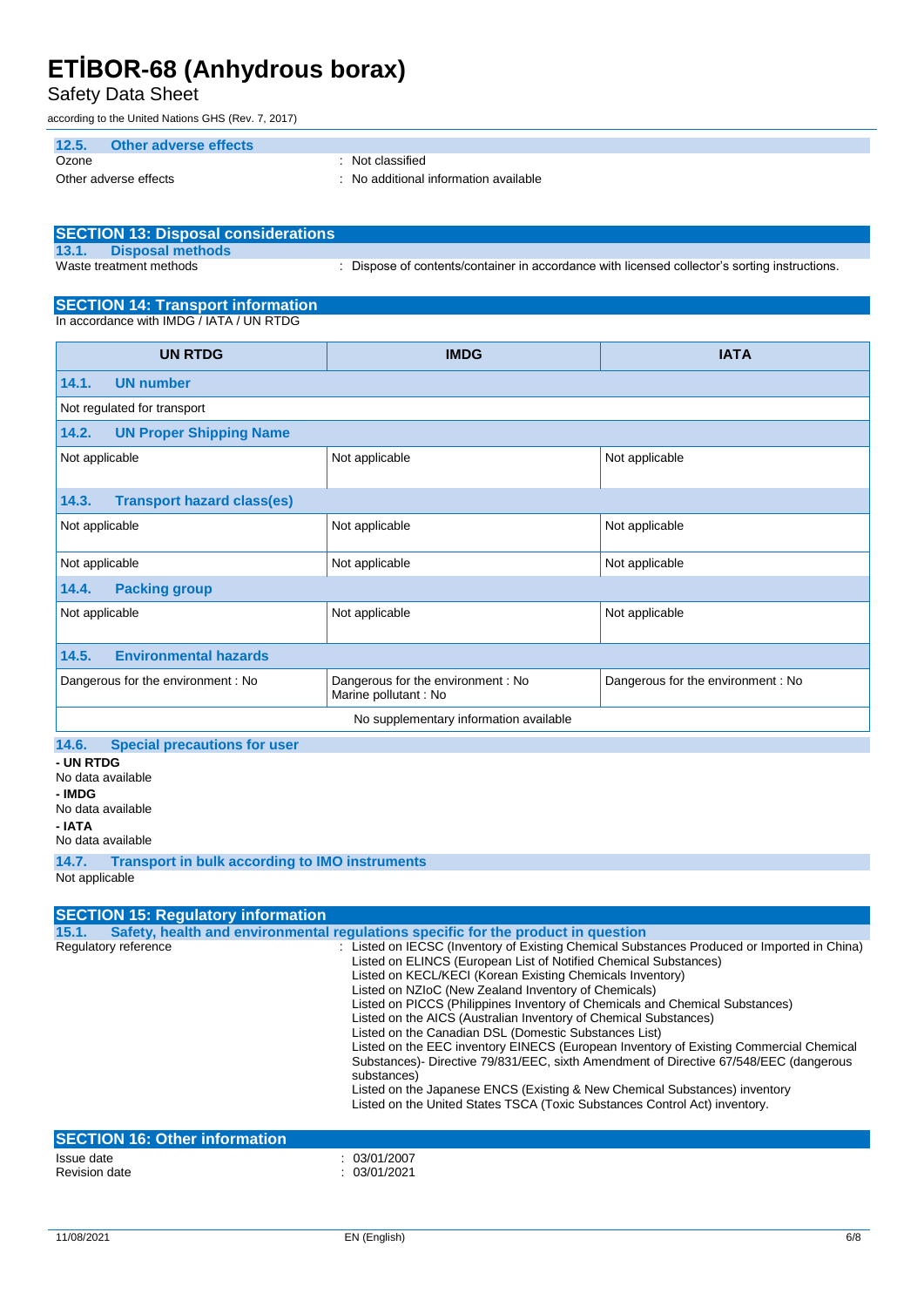Safety Data Sheet

according to the United Nations GHS (Rev. 7, 2017)

| <b>Section</b>                                                     | <b>Changed item</b>                                                                                                                                                                                                                                                                                                                                                                                                                                                                                                                                                                                                                                                                                                                                                 | Change                                                                                                                                                                                                                                                                                                                                                                                                                                                                                                                                                                                                                                                                                                                                                                        | <b>Comments</b>                                                                                                                                                                                                                                                                                                                                                                                                                                                                                                                                                                                                                                                                                                                                                                                                                                                                                                                                                                                                                                                                                                                                                                                                                                                                                                        |
|--------------------------------------------------------------------|---------------------------------------------------------------------------------------------------------------------------------------------------------------------------------------------------------------------------------------------------------------------------------------------------------------------------------------------------------------------------------------------------------------------------------------------------------------------------------------------------------------------------------------------------------------------------------------------------------------------------------------------------------------------------------------------------------------------------------------------------------------------|-------------------------------------------------------------------------------------------------------------------------------------------------------------------------------------------------------------------------------------------------------------------------------------------------------------------------------------------------------------------------------------------------------------------------------------------------------------------------------------------------------------------------------------------------------------------------------------------------------------------------------------------------------------------------------------------------------------------------------------------------------------------------------|------------------------------------------------------------------------------------------------------------------------------------------------------------------------------------------------------------------------------------------------------------------------------------------------------------------------------------------------------------------------------------------------------------------------------------------------------------------------------------------------------------------------------------------------------------------------------------------------------------------------------------------------------------------------------------------------------------------------------------------------------------------------------------------------------------------------------------------------------------------------------------------------------------------------------------------------------------------------------------------------------------------------------------------------------------------------------------------------------------------------------------------------------------------------------------------------------------------------------------------------------------------------------------------------------------------------|
|                                                                    |                                                                                                                                                                                                                                                                                                                                                                                                                                                                                                                                                                                                                                                                                                                                                                     | Added                                                                                                                                                                                                                                                                                                                                                                                                                                                                                                                                                                                                                                                                                                                                                                         | This SDS was updated in accordance with<br>the GHS (Rev.6) (2015)-Guidance on the<br>Compilation of Safety data Sheets.<br>This SDS was updated in line with Eti<br>Maden Corporate Identity".(January, 2016,<br>Rev. No: 05)                                                                                                                                                                                                                                                                                                                                                                                                                                                                                                                                                                                                                                                                                                                                                                                                                                                                                                                                                                                                                                                                                          |
|                                                                    |                                                                                                                                                                                                                                                                                                                                                                                                                                                                                                                                                                                                                                                                                                                                                                     | Added                                                                                                                                                                                                                                                                                                                                                                                                                                                                                                                                                                                                                                                                                                                                                                         | This SDS was updated in line with<br>"Standardization and Simplification of Bag<br>Printings" (January, 2018/Rev. No: 06)                                                                                                                                                                                                                                                                                                                                                                                                                                                                                                                                                                                                                                                                                                                                                                                                                                                                                                                                                                                                                                                                                                                                                                                              |
|                                                                    |                                                                                                                                                                                                                                                                                                                                                                                                                                                                                                                                                                                                                                                                                                                                                                     | Added                                                                                                                                                                                                                                                                                                                                                                                                                                                                                                                                                                                                                                                                                                                                                                         | This SDS was updated to include K-REACH<br>Registration number.(February, 2019/Rev.<br>No: 06.1)                                                                                                                                                                                                                                                                                                                                                                                                                                                                                                                                                                                                                                                                                                                                                                                                                                                                                                                                                                                                                                                                                                                                                                                                                       |
| Abbreviations and acronyms<br>Training advice<br>Other information | <b>Inland Waterways</b><br>Road<br>ATE - Acute Toxicity Estimate<br><b>BCF</b> - Bioconcentration factor<br>BLV - Biological limit value<br>COD - Chemical oxygen demand (COD)<br>DMEL - Derived Minimal Effect level<br>DNEL - Derived-No Effect Level<br>EN - European Standard<br>LC50 - Median lethal concentration<br>LD50 - Median lethal dose<br>N.O.S. - Not Otherwise Specified<br>OEL - Occupational Exposure Limit<br>PBT - Persistent Bioaccumulative Toxic<br>(EC) No 1907/2006<br>SDS - Safety Data Sheet<br>STP - Sewage treatment plant<br>TLM - Median Tolerance Limit<br>WGK - Water Hazard Class<br>VOC - Volatile Organic Compounds<br>EC50 - Median effective concentration<br>EC-No. - European Community number<br>packaging.<br>applicable. | : CAS-No. - Chemical Abstract Service number<br>BOD - Biochemical oxygen demand (BOD)<br>IOELV - Indicative Occupational Exposure Limit Value<br>LOAEL - Lowest Observed Adverse Effect Level<br>NOAEC - No-Observed Adverse Effect Concentration<br>NOAEL - No-Observed Adverse Effect Level<br>NOEC - No-Observed Effect Concentration<br>OECD - Organisation for Economic Co-operation and Development<br><b>PNEC - Predicted No-Effect Concentration</b><br>ThOD - Theoretical oxygen demand (ThOD)<br><b>TRGS - Technical Rules for Hazardous Substances</b><br>vPvB - Very Persistent and Very Bioaccumulative<br>IARC - International Agency for Research on Cancer<br>IATA - International Air Transport Association<br>IMDG - International Maritime Dangerous Goods | ADN - European Agreement concerning the International Carriage of Dangerous Goods by<br>ADR - European Agreement concerning the International Carriage of Dangerous Goods by<br>CLP - Classification Labelling Packaging Regulation; Regulation (EC) No 1272/2008<br>REACH - Registration, Evaluation, Authorisation and Restriction of Chemicals Regulation<br>RID - Regulations concerning the International Carriage of Dangerous Goods by Rail<br>Normal use of this product shall imply use in accordance with the instructions on the<br>DISCLAIMER OF LIABILITY The information in this SDS was obtained from sources which<br>we believe are reliable. However, the information is provided without any warranty, express<br>or implied, regarding its correctness. The conditions or methods of handling, storage, use or<br>disposal of the product are beyond our control and may be beyond our knowledge. For this<br>and other reasons, we do not assume responsibility and expressly disclaim liability for loss,<br>damage or expense arising out of or in any way connected with the handling, storage, use or<br>disposal of the product. This SDS was prepared and is to be used only for this product. If the<br>product is used as a component in another product, this SDS information may not be |
| Full text of H-statements & Precautionary statements (GHS UN):     |                                                                                                                                                                                                                                                                                                                                                                                                                                                                                                                                                                                                                                                                                                                                                                     |                                                                                                                                                                                                                                                                                                                                                                                                                                                                                                                                                                                                                                                                                                                                                                               |                                                                                                                                                                                                                                                                                                                                                                                                                                                                                                                                                                                                                                                                                                                                                                                                                                                                                                                                                                                                                                                                                                                                                                                                                                                                                                                        |
| H303                                                               |                                                                                                                                                                                                                                                                                                                                                                                                                                                                                                                                                                                                                                                                                                                                                                     | May be harmful if swallowed                                                                                                                                                                                                                                                                                                                                                                                                                                                                                                                                                                                                                                                                                                                                                   |                                                                                                                                                                                                                                                                                                                                                                                                                                                                                                                                                                                                                                                                                                                                                                                                                                                                                                                                                                                                                                                                                                                                                                                                                                                                                                                        |